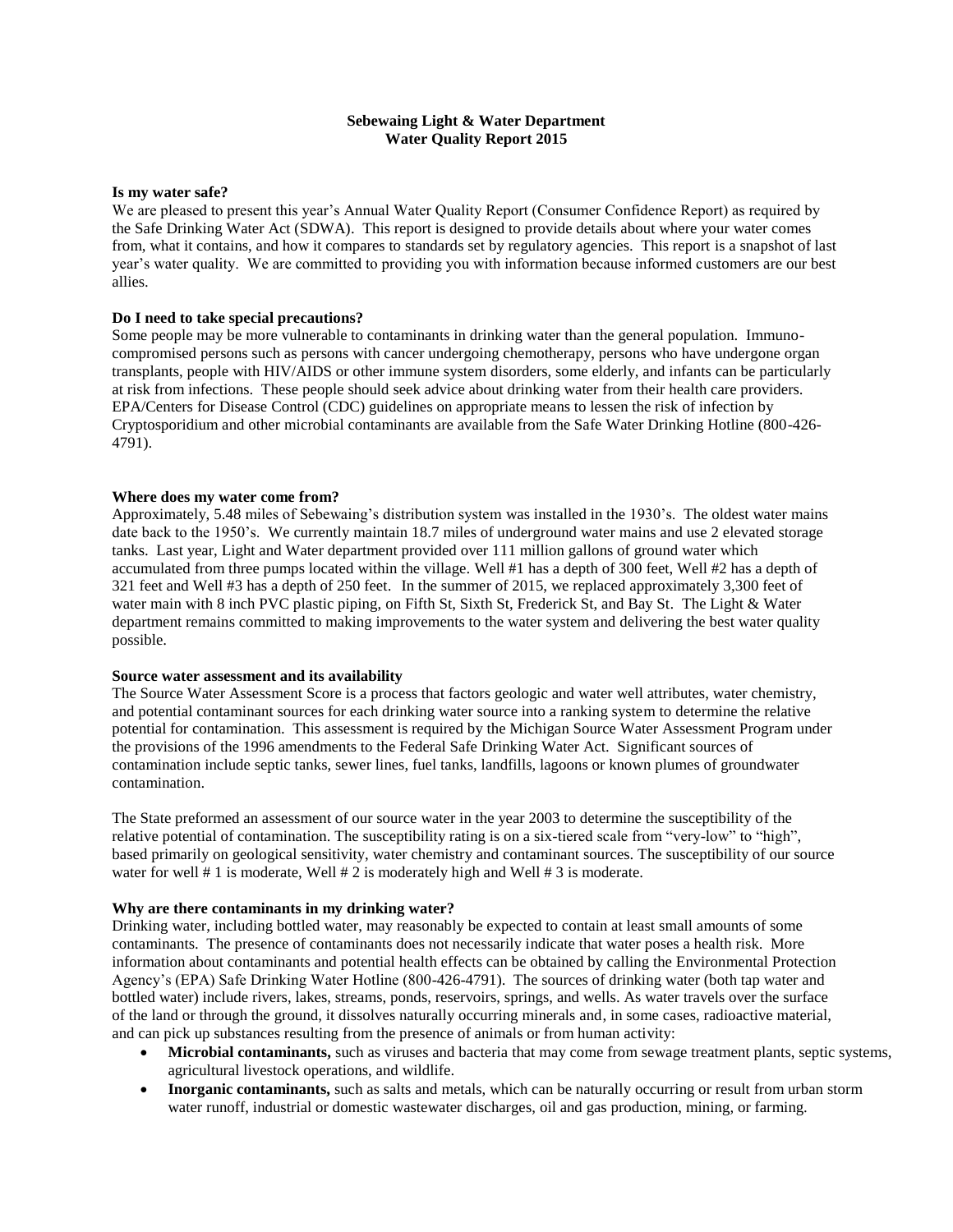- **Pesticides and Herbicides,** which may come from a variety of sources such as agriculture, urban storm water runoff, and residential uses.
- **Organic chemical contaminants,** including synthetic and volatile organic chemicals, which are by-products of industrial processes and petroleum production, and can, also, come from gas stations, urban storm water runoff and septic systems.
- **Radioactive contaminants,** which can be naturally occurring or be the result of oil and gas production and mining activities.

In order to ensure that tap water is safe to drink EPA prescribes regulations that limit the amount of certain contaminants in water provided by public water systems. Food and Drug Administration (FDA) regulations establish limits for contaminants in bottled water which must provide the same protection for public health.

## **How can I get involved?**

Call us for the next opportunity for public participation in decisions about our drinking water. The Light and Water Committee meets the last Monday of every month at the Light and Water Department Office, 110 W. Main St., Sebewaing, MI 48759, (989-883-2700).

## **Water Conservation Tips**

Did you know that the average U.S. household uses approximately 400 gallons of water per day or 100 gallons per person per day? Luckily, there are many low-cost and no-cost ways to conserve water. Small changes can make a big difference – try one today and soon it will become second nature.

- Take showers instead of baths.
- Shut off water while brushing your teeth, washing your hair and shaving.
- Use a water-efficient showerhead.
- Run your clothes washer and dishwasher only when they are full.
- Plug the sink or use a wash basin if washing dishes by hand.
- Scrape dishes instead of rinsing before placing in the dishwasher.
- Keep a pitcher of water in the refrigerator for drinking instead of running the water until it is cold.
- Fix leaky toilets and faucets. Faucet washers are inexpensive and take only a few minutes to replace. To check your toilet for a leak, place a few drops of food coloring in the tank and wait. If it seeps into the toilet bowl without flushing, you have a leak.
- Adjust sprinklers so only your lawn is watered. Apply water only as fast as the soil can absorb it and during the cooler parts of the day to reduce evaporation.
- Cover your pool to reduce evaporation.
- Teach your kids about water conservation to ensure a future generation that uses water wisely. Make it a family effort to reduce next month's water bill.
- Visit [www.epa.gov/watersense](http://www.epa.gov/watersense) for more information.

## **Water Quality Data Table**

\_\_\_\_\_\_\_\_\_\_\_\_\_\_\_\_\_\_\_\_\_\_\_\_\_\_\_\_\_\_\_\_\_\_\_\_\_\_\_\_\_\_\_\_\_\_\_\_\_\_\_\_\_\_\_\_\_\_\_\_\_\_\_\_\_\_\_\_\_\_\_\_\_\_\_\_\_\_\_\_\_\_\_\_\_\_\_\_\_\_\_\_\_

In order to ensure that tap water is safe to drink, EPA prescribes regulations which limit the amount of contaminants in water provided by public water systems. The table below lists all of the drinking water contaminants that we detected during the calendar year of this report. Although many more contaminants were tested, only those substances listed below were found in your water. All sources of drinking water contain some naturally occurring contaminants. At low levels, these substances are generally not harmful in our drinking water. Removing all contaminants would be extremely expensive, and in most cases, would not provide increased protection of public health. A few naturally occurring minerals may actually improve the taste of drinking water and have nutritional values at low levels. The EPA or the State requires us to monitor for certain contaminants less than once per year because the concentrations of these contaminants do not vary significantly from year to year, or the system is not considered vulnerable to this type of contamination. As such, some of our data, though representative, may be more than a year old. In this table you will find terms and abbreviations that might not be familiar to you. A list is found at the end of this report to help you better understand these terms.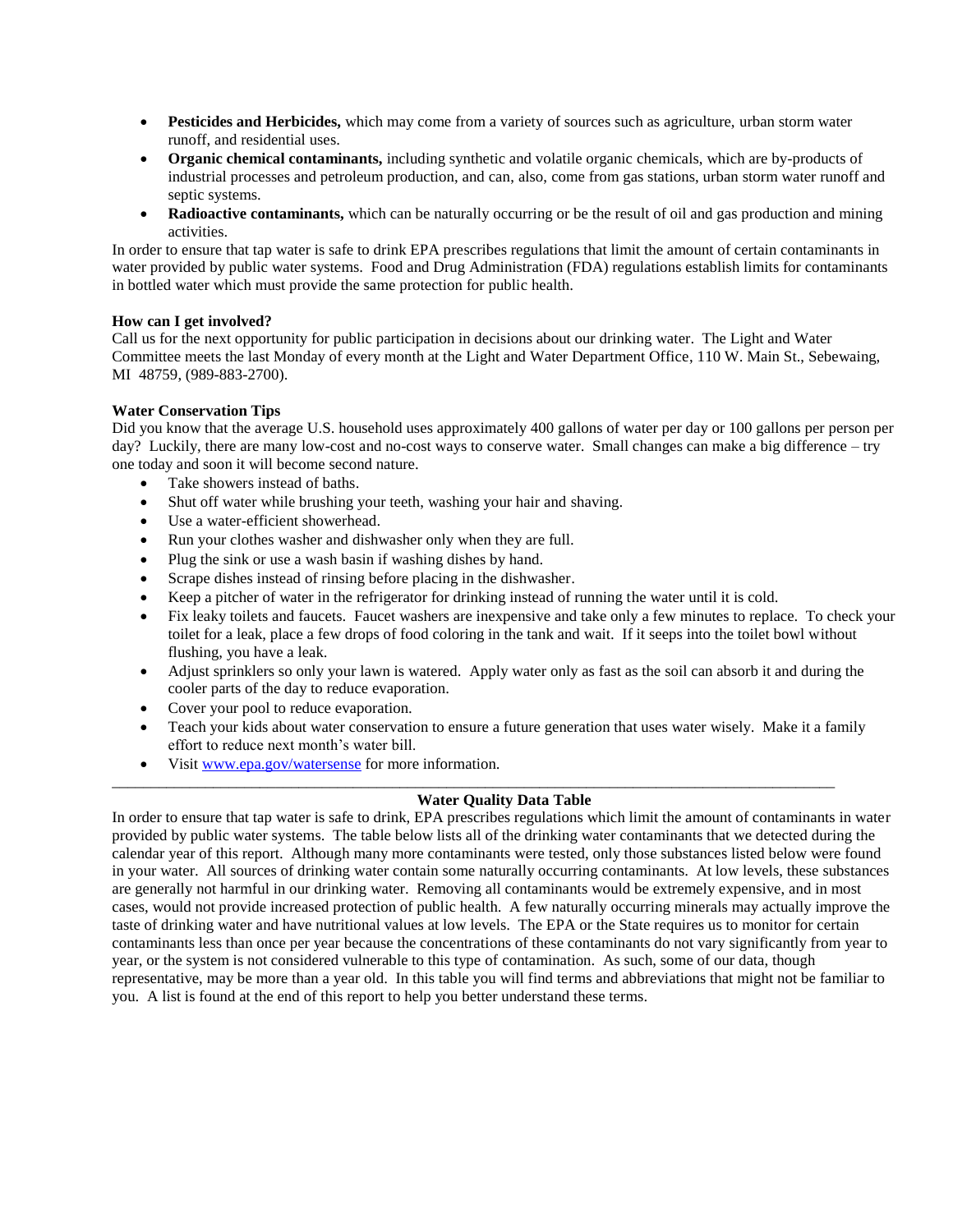# **Inorganic Contaminants**

|                                                      | <b>Health Limit MCL</b>                    | <b>Source</b>                              |                                                                        |                               | <b>Test Result</b>                           | <b>Date Tested</b>            |
|------------------------------------------------------|--------------------------------------------|--------------------------------------------|------------------------------------------------------------------------|-------------------------------|----------------------------------------------|-------------------------------|
| <b>BARIUM</b>                                        | $2.0$ mg/L                                 | Erosion of                                 | <b>Natural Deposits</b>                                                | Well #1<br>Well #2<br>Well #3 | $0.03$ mg/L<br>$0.04$ mg/L<br>$0.04$ mg/L    | 6/08/12<br>6/08/12<br>2/27/13 |
| <b>CHROMIUM</b>                                      | $0.1$ mg/L                                 | Erosion of                                 | <b>Natural Deposits</b>                                                | Well#1<br>Well#2<br>Well#3    | not detected<br>not detected<br>not detected | 6/08/12<br>6/08/12<br>2/27/13 |
| <b>SELENIUM</b>                                      | $0.05$ mg/L                                | Erosion of                                 | <b>Natural Deposits</b>                                                | Well #1<br>Well #2<br>Well #3 | not detected<br>0.002mg/L<br>$0.001$ mg/L    | 6/08/12<br>6/08/12<br>2/27/13 |
| <b>ARSENIC</b>                                       | $0.01$ mg/L                                | Erosion of                                 | <b>Natural Deposits</b>                                                | Well #1<br>Well #2<br>Well #3 | not detected<br>not detected<br>not detected | 6/08/12<br>6/08/12<br>2/27/13 |
| <b>FLUORIDE</b>                                      | $4.0$ mg/L                                 | Erosion of                                 | <b>Natural Deposits</b>                                                | Well #1<br>Well #2<br>Well #3 | $0.87$ mg/L<br>$0.78$ mg/L<br>$0.79$ mg/L    | 5/21/15<br>5/21/15<br>5/21/15 |
| <b>LEAD</b>                                          | $0.015$ mg/L                               | Erosion of                                 | <b>Natural Deposits</b>                                                | Well #1<br>Well #2<br>Well #3 | not detected<br>$0.001$ mg/L<br>not detected | 6/07/12<br>6/07/12<br>2/27/13 |
| LEAD-action level at                                 | <b>Health Limit</b><br><b>MCL</b><br>15ppb | 90% of Samples<br>$\le$ This Level<br>4ppb | <b>Source</b><br><b>Erosion of Natural</b>                             |                               | # of Sample<br><b>Exceeding MCL</b>          | <b>Date Tested</b>            |
| consumer taps (ppb)                                  |                                            |                                            | Deposits; household<br>plumbing corrosion;                             |                               | $\boldsymbol{0}$                             | 6/26/14                       |
| <b>COPPER-action level</b><br>at consumer taps (ppb) | 1,300ppb                                   | 150ppb                                     | <b>Erosion of Natural</b><br>Deposits; household<br>plumbing corrosion |                               | $\boldsymbol{0}$                             | 6/26/14                       |

## **Additional Contaminants**

In an effort to insure the safest water possible the State has required us to monitor some contaminants not required by Federal Regulations. Of those contaminants, only the ones listed below were found in your water.

| SODIUM(automated) | N/A | Erosion of              | Well $# 1$ | 161mg/L                  | 5/21/15 |
|-------------------|-----|-------------------------|------------|--------------------------|---------|
|                   |     | Natural Deposits        |            | Well $#2 \quad 294$ mg/L | 5/21/15 |
|                   |     |                         | Well $# 3$ | 184mg/L                  | 5/21/15 |
| <b>CHLORIDE</b>   | N/A | Erosion of              | Well #1    | 232mg/L                  | 5/21/15 |
|                   |     | <b>Natural Deposits</b> |            | Well $#2$ 610mg/L        | 5/21/15 |
|                   |     |                         | Well #3    | $285$ mg/L               | 5/21/15 |
| IRON(automated)   | N/A | Erosion of              | Well $# 1$ | $0.3$ mg/L               | 5/21/15 |
|                   |     | Natural Deposits        | Well $# 2$ | not detected             | 5/21/15 |
|                   |     |                         | Well $# 3$ | $0.3$ mg/L               | 5/21/15 |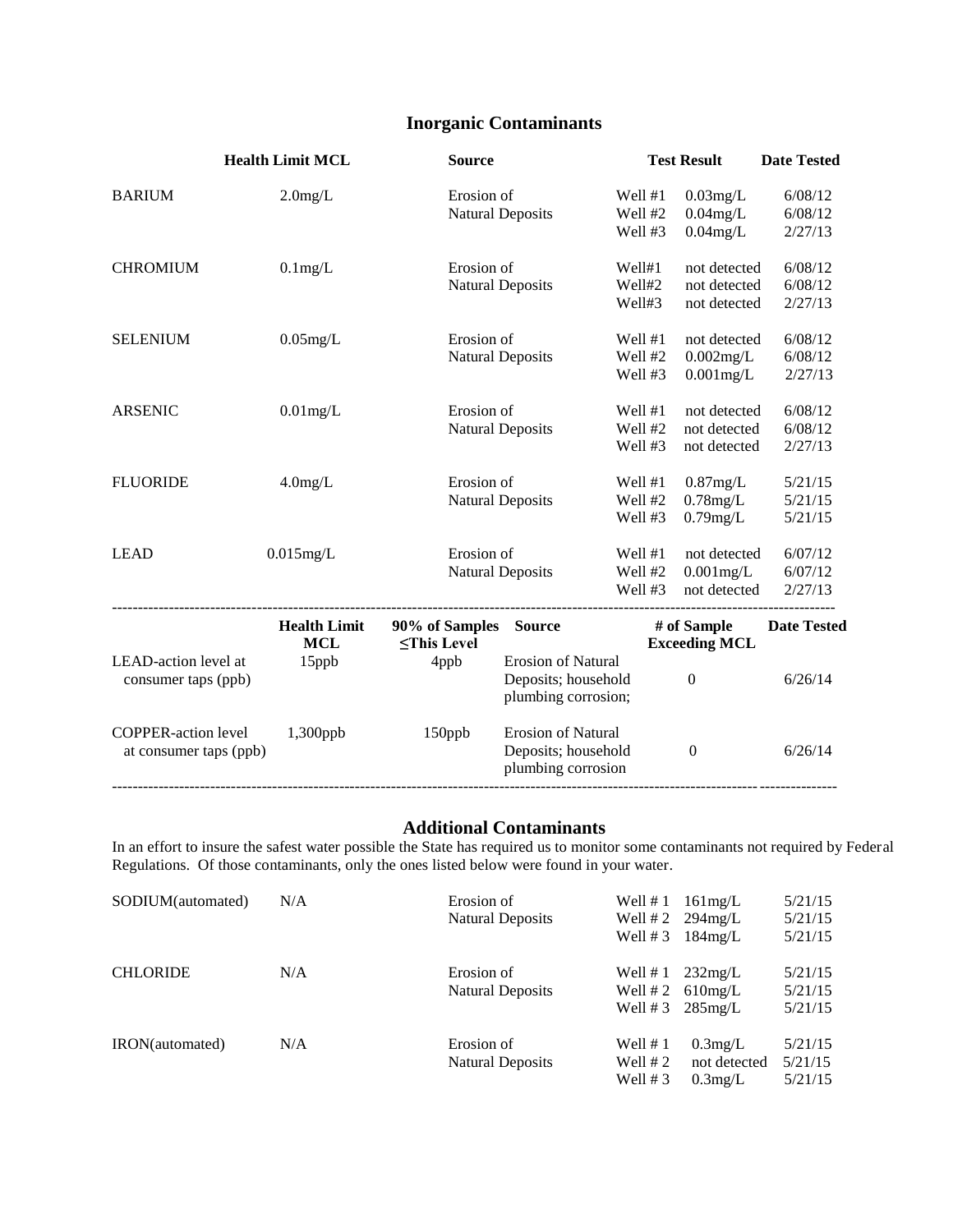| <b>SULFATE</b>        | N/A                           | Erosion of<br><b>Natural Deposits</b> | Well $# 1$<br>Well $# 2$<br>Well $# 3$ | $60$ mg/L<br>191mg/L<br>$69$ mg/L | 5/21/15<br>5/21/15<br>5/21/15 |
|-----------------------|-------------------------------|---------------------------------------|----------------------------------------|-----------------------------------|-------------------------------|
| <b>HARDNESS AS</b>    |                               |                                       |                                        |                                   |                               |
| CALCIUM CARBONATE N/A |                               | Erosion of                            | Well $# 1$                             | 243mg/L                           | 5/21/15                       |
|                       |                               | <b>Natural Deposits</b>               | Well $# 2$                             | $505$ mg/L                        | 5/21/15                       |
|                       |                               |                                       | Well $# 3$                             | 283mg/L                           | 5/21/15                       |
| ISOPROPYLBENZENE N/A  |                               | Erosion of<br>Natural Deposits        | Well $# 2$                             | not detected                      | 5/21/15                       |
|                       |                               | <b>Health Limit MCL</b>               | <b>Test Result</b>                     |                                   | <b>Date Tested</b>            |
|                       | TOTAL TRIHAOLMETHANES (TTHM)  | $0.08$ mg/L                           | not detected                           |                                   | 7/21/15                       |
|                       | TOTAL HALOACETIC ACIDS (HAA5) | $0.06$ mg/L                           | not detected                           |                                   | 7/21/15                       |

System collection site was 41 North Beck St. With these test levels no action was required.

| <b>Chlorine Residuals</b> | <b>Health Limit MRDL</b> | <b>RAA</b> | Range             |
|---------------------------|--------------------------|------------|-------------------|
| Free                      | 4.0 <sub>ppm</sub>       | $0.54$ ppm | $0.04 - 1.31$ ppm |
| Total                     | 4.0 <sub>ppm</sub>       | $0.94$ ppm | $0.11 - 1.69$ ppm |
|                           |                          |            |                   |

#### **Health Effects:**

**Lead**--- If present, elevated levels of lead can cause serious health problems, especially for pregnant women and young children. Lead in drinking water is primarily from materials and components associated with service lines and home plumbing. Sebewaing Light & Water Dept. is responsible for providing high quality drinking water, but cannot control the variety of materials used in plumbing components. When your water has been sitting for several hours, you can minimize the potential for lead exposure by flushing your tap for 30 seconds to 2 minutes before using water for drinking or cooking. If you are concerned about lead in your water, you may wish to have your water tested. Information on lead in drinking water, testing methods, and steps you can take to minimize exposure is available from the Safe Drinking Water Hotline (1-800-426- 4791) or at http://www.epa.gov/safewater/lead.

**Copper**--- Copper is an essential nutrient, but some people who drink water containing copper in excess of the action level over a relatively short amount of time could experience gastrointestinal distress. Some people who drink water containing copper in excess of the action level over many years could suffer liver or kidney damage. People with Wilson's disease should consult their personal doctor.

**Barium**--- Some people who drink water containing barium in excess of the MCL over many years could experience an increase in their blood pressure.

**Chromium**--- Some people who use water containing chromium well in excess of the MCL over many years could experience allergic dermatitis.

**Selenium**--- Selenium is an essential nutrient. However, some people who drink water containing selenium in excess of the MCL over many years could experience hair or fingernail losses, numbness in fingers or toes, or problems with their circulation.

**Arsenic**--- Some people who drink water containing arsenic in excess of the MCL over many years could experience skin damage or problems with their circulatory system, and may have an increased risk of getting cancer.

**Fluoride**--- Some people who drink water containing fluoride in excess of the MCL over many years could get bone disease, including pain and tenderness of the bones. Fluoride in drinking water at half the MCL or more may cause mottling of